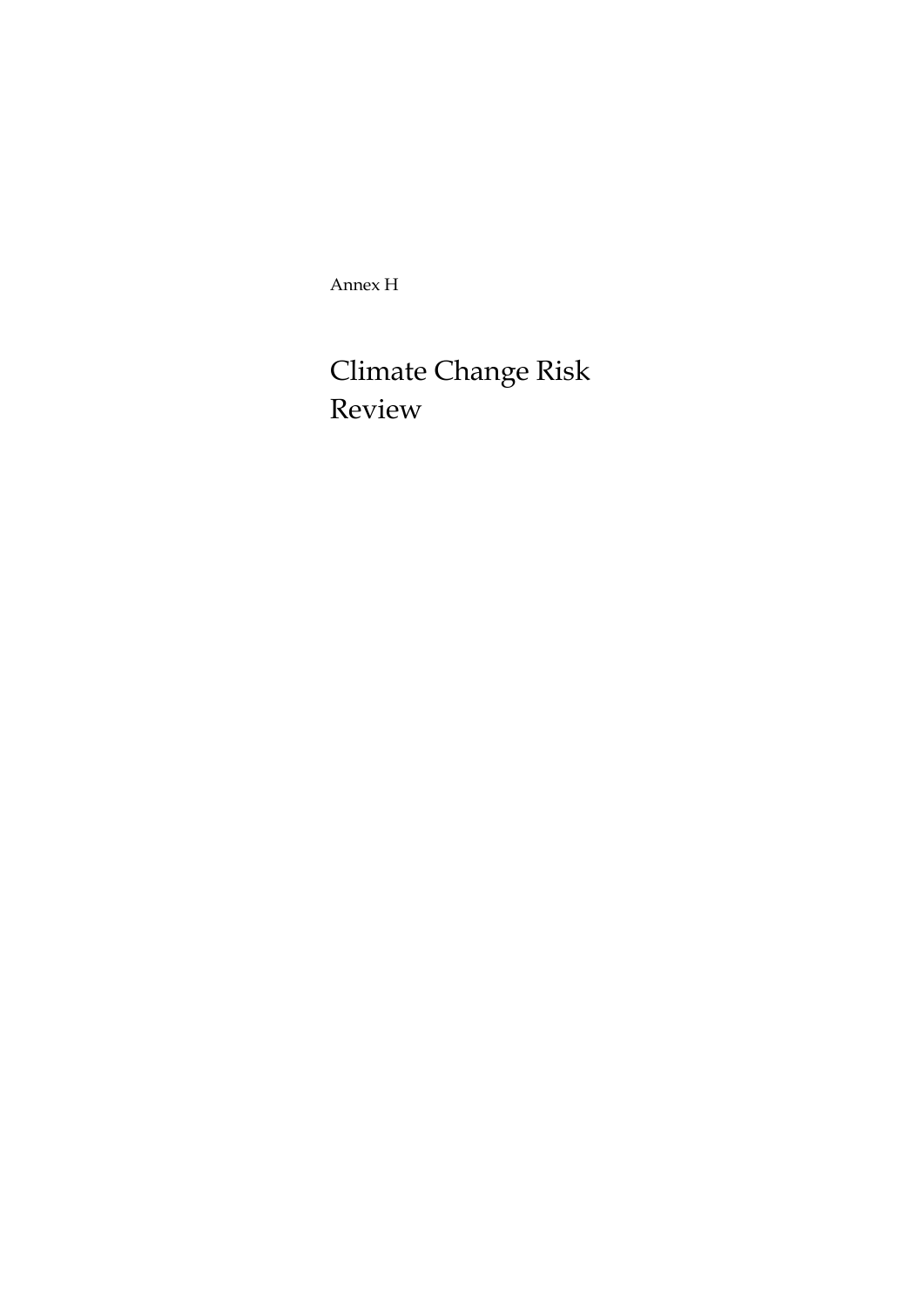#### *H1 CLIMATE CHANGE RISK REVIEW*

#### *H1.1 INTRODUCTION*

A high-level climate risk assessment was undertaken of the Batoka Gorge Catchment to understand the likely implications of future climate change on the Gorge, and specifically on water availability, which has direct implications for the functioning of the proposed BGHES. The assessment included a review of publically available reports and scientific papers, as well as an analysis of downscaled climate data for the catchment to look specifically at water availability.

### *H1.2 HISTORIC CLIMATE*

#### *H1.2.1 Overall*

The Zambezi River Basin is subjected to one of the most variable climates of any major river basin in the world, experiencing extreme conditions across the catchment through time (1). A high level summary of temperature, precipitation and flooding patterns in the Basin is discussed below.

#### *H1.2.2 Temperature*

Temperature variation across the Basin across seasons is not high (i.e. estimated to be in the region of  $4^{\circ}C$ ) <sup>(2)</sup>. The coolest temperature is experienced in July and winter temperatures range from 13 °C (higher elevation areas to the south) to 23  $^{\circ}$ C (lower elevation areas in the delta) (3). Mean daily temperatures in the summer months range between 23 °C in the highest elevation areas, to 31 °C for the lower parts of the Zambezi valley <sup>(4)</sup>. Temperatures are warmest along the border of Zambia and Zimbabwe.

#### *H1.2.3 Precipitation*

Average annual rainfall in the Basin is approximately 950 mm/year, although this average is unevenly distributed with the northern and eastern portions of the Basin receiving the highest proportion of rainfall (5). For example, annual rainfall varies from more than 1600 mm in the northern highland areas to approximately 550 mm in the southern portion of the basin  $(6)$ .

<u>.</u>

<sup>(1)</sup> Beilfuss, Richard. 2012. A risky climate for southern African hydro: Assessing hydrological risks and consequences for Zambezi river basin dams. International River.

<sup>(2)</sup> Schlosser, C. Adam; Strzepek, Kenneth (2013): Regional climate change of the greater Zambezi River Basin: A hybrid assessment, WIDER Working Paper, No. 2013/040.

<sup>(3)</sup> SADC/SARDC and others 2012. Zambezi River Basin Atlas of the Changing Environment. SADC, SARDC, ZAMCOM, GRID-Arendal, UNEP. Gaborone, Harare and Arendal.

<sup>(4)</sup> Ibid.

<sup>(5)</sup> Ibid.

<sup>(6)</sup> Beilfuss, Richard. 2012. A risky climate for southern African hydro: Assessing hydrological risks and consequences for Zambezi river basin dams. International River.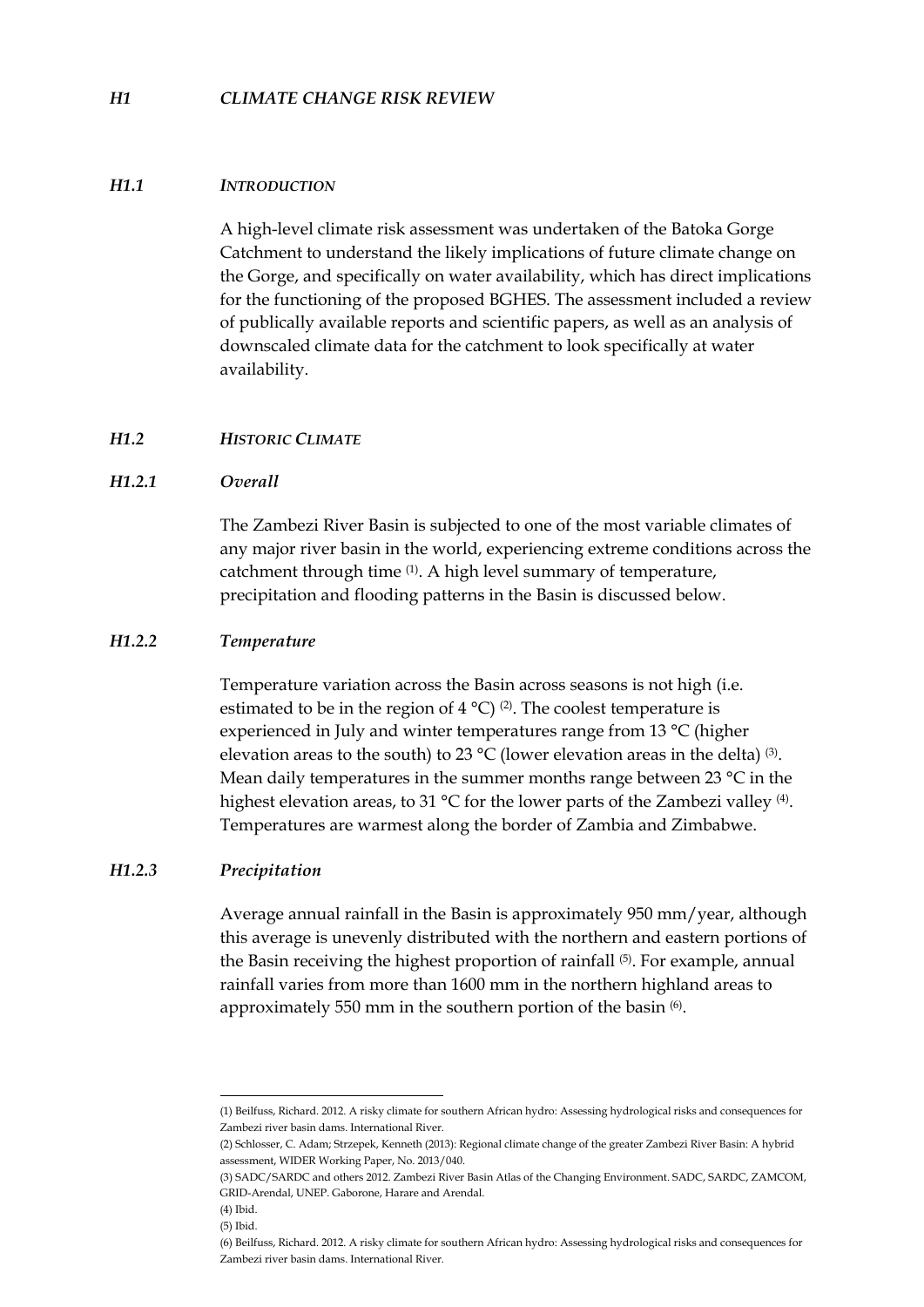The Zambezi River Basin experiences robust seasonality with regards to precipitation, with a dry season from June to August (average precipitation of less than 0.05 mm/ day), and a wet season from December to February (average precipitation of more than  $5 \text{ mm}/\text{day}$ ) (7).

Flooding is problematic in the Basin, occurring nearly every decade resulting in numerous socio-economic impacts. Between 1997 -2001, the Basin has experienced extreme floods during the rainy seasons of 1999 – 2000, 2005 - 2006 and 2007 (8). Tropical cyclones originating in the Indian Ocean are the main driver behind the flood cycles. The areas of the Basin flooded between 1997 and 2007 are shown in *Figure H1.1* below.

## *Figure H1.1 Flooding in the Zambezi River Basin between 1997 and 2007 (9)*



#### *H1.2.4 Drought*

-

Multi-year droughts are observed in the Basin, with implications for river flows and hydropower production. For example, the effect of the 1991/92 drought on hydropower potential in the Kariba Dam resulted in a regional impact that included a reduction of GDP of US\$ 102 million, US\$ 36 million reduction in export earnings and the loss of 3 000 jobs (10).

<sup>(7)</sup> Schlosser, C. Adam; Strzepek, Kenneth (2013): Regional climate change of the greater Zambezi River Basin: A hybrid assessment, WIDER Working Paper, No. 2013/040, ISBN 978-92-9230-617-5.

<sup>(8)</sup> SADC/SARDC and others 2012. Zambezi River Basin Atlas of the Changing Environment. SADC, SARDC, ZAMCOM, GRID-Arendal, UNEP. Gaborone, Harare and Arendal.

<sup>(9)</sup> SADC and ZRA 2007. Rapid Assessment Report: Integrated Water Resources Management Strategy for the Zambezi River Basin. SADC Water Division. Gaborone.

<sup>(10)</sup> Beilfuss, Richard. 2012. A risky climate for southern African hydro: Assessing hydrological risks and consequences for Zambezi river basin dams. International Rivers.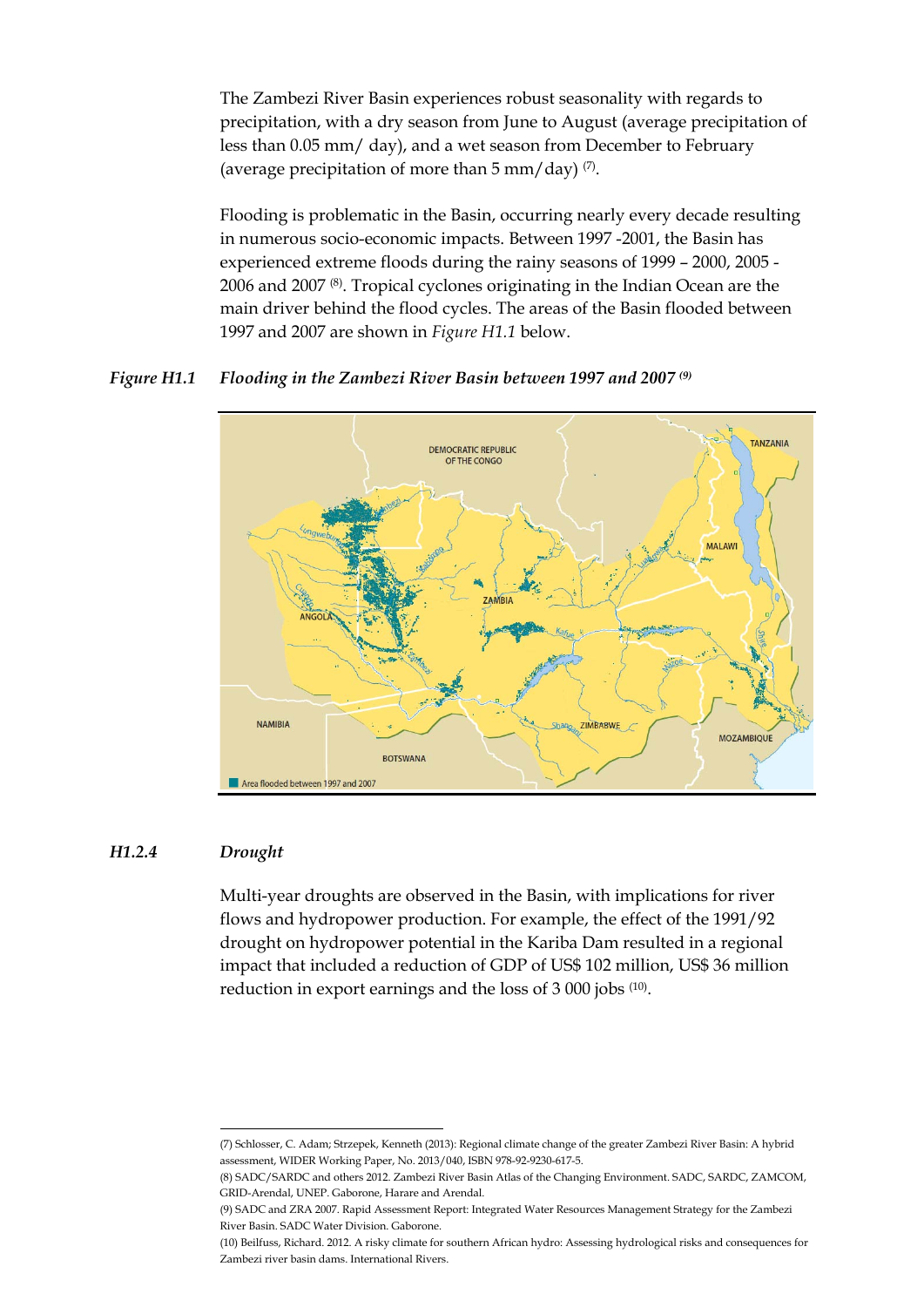### *H1.3 PROJECTED FUTURE CLIMATE CHANGE AND POSSIBLE IMPLICATIONS*

## *H1.3.1 Overall*

The Zambezi River Basin has been classified by the Intergovernmental Panel on Climate Change (IPCC) as the river basin to be subjected to the 'worst' potential effects of climate change among 11 major African river basins reviewed. This classification is largely based on the climate change-induced increased temperature and decreased precipitation in the Basin (11), which is discussed below.

The literature suggests that there are four main ways in which climate change can affect hydropower operations, namely (12):

- Reduced reservoir inflows as a result of a projected decline in Basin runoff and more prolonged drought conditions. This will reduce overall power output.
- Increased risks in the form of uncontrolled releases and dam safety risks due to a projected increase in extreme flooding events, following higher rainfall intensity and more frequent tropical cyclones.
- A potential reduction in the reliability and predictability of hydropower production due to both a delayed onset of the rainy season, and general reduction in the water budget.
- A likely decline in reservoir capacity and risks to flood management operations because of the projected increase in rainfall and flooding intensity increasing sediment loads to reservoirs.

## *H1.3.2 Temperature*

Overall, temperatures in the Basin are expected to increase as a result of climate change, the degree to which differs across studies. Beilfuss (2012), for example, report a projected warming trend of 0.3 – 0.6 °C per decade until the end of the century (13). Beck and Bernauer (2011) report on an annual temperature increase in the Basin of as great as  $2.9 \text{ °C}$  (14). Temperature increases will likely result in concomitant increases in evaporation rates, with implications for water availability (see sub-section on 'water availability' below). In addition, climate change is expected to result in prolonged dry periods and enhanced drought conditions (driven largely by the increased temperatures and reduced rainfall, discussed below) (15).

<sup>-</sup>(11) Ibid.

<sup>(12)</sup> Ibid.

<sup>(13)</sup> Ibid.

<sup>(14)</sup> How will combined changes in water demand and climate affect water availability in the Zambezi river basin? Global Environmental Change: 21: 1061 -1072.

<sup>(15)</sup> Beilfuss, Richard. 2012. A risky climate for southern African hydro: Assessing hydrological risks and consequences for Zambezi river basin dams. International Rivers.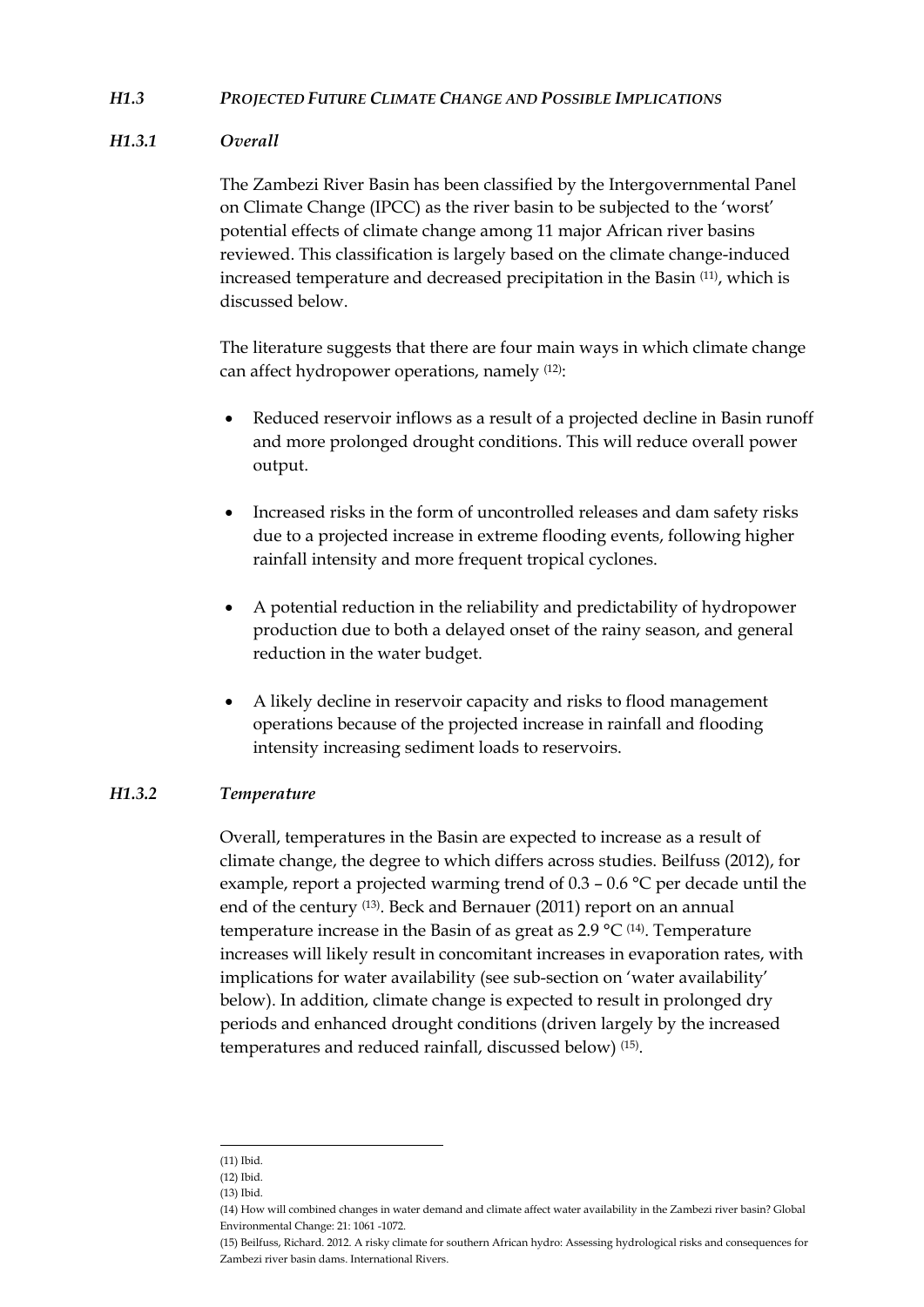### *H1.3.3 Rainfall*

Across the Basin, rainfall is expected to decline by 10 - 15% by the end of the century (16). In addition to this, alterations in the seasonal rainfall patterns are projected (including a delay in the onset of the rainy season, which is corroborated by evidence provided in the 'water availability' section below), with implications for hydropower generation  $(17)$ .

Climate change is expected to result in tropical cyclones of increased intensity, with higher peak wind speeds and heavier rainfall (as a result of increasing sea surface temperatures), with implications for the flooding regime in the Basin (18).

Even in the absence of changes in temperature, the projected reduction in rainfall will have consequences for river and lake levels (19).

#### *H1.3.4 Water Availability (20)*

Precipitation minus evaporation (P-E) was used as a proxy to determine the water budget of the Bakota Gorge catchment (i.e. water availability and annual river flow). Note that this does not take into account subsurface flow and groundwater, which are both expected to be a small and probably constant fraction of the water budget. P-E was determined using the ensemble mean of multiple models <sup>(21)</sup> supporting the latest (5<sup>th</sup>) IPCC assessment (IPCC, 2013 (22)).

The best estimate of projected P-E is a reduction of approximately 1.7% per decade compared to the baseline climatology (1980-2010) (*Figure 1.2*).

## *Figure 1.2 Annual Mean Precipitation Minus Evaporation (mm/day) of Multi-model Mean for Scenario 1850-2100. Solid Line is the 10 Year Moving Average.*

<u>.</u>

<sup>(16)</sup> Ibid.

<sup>(17)</sup> Ibid.

<sup>(18)</sup> Emanuel, K., Sundararajan, R. and Williams, J. 2008. Hurricanes and global warming: Results from downscaling IPCC AR4 simulations. Bulletin of the American Meteorological Society. Vol.89 (3), 347.

<sup>(19)</sup> SADC/SARDC and others 2012. Zambezi River Basin Atlas of the Changing Environment. SADC, SARDC, ZAMCOM, GRID-Arendal, UNEP. Gaborone, Harare and Arendal.

<sup>(20)</sup> Analysis conducted by Professor Ralf Toumi of the Imperial College London. Results presented here are based on the multi-model mean of the CMIP5 program used by the 5th Assessment of the Intergovernmental Panel on Climate Change (IPCC, 2013). The greenhouse gas emission scenario is a business as usual case (called RCP8.5) which is in line with current emission and causes a radiative forcing of 8.5 Wm-2 by 2100.

<sup>(21)</sup> The ensemble mean of multiple models involves running parallel model simulations of multiple climate models to include the impact of model differences. Variations in the results of the different models utilised provide some indication of the level of uncertainty inherent in the results (IPCC, 2007).

<sup>(22)</sup> IPCC, 2013: Climate Change 2013: The Physical Science Basis. Contribution of Working Group I to the Fifth Assessment Report of the Intergovernmental Panel on Climate Change [Stocker, T.F., D. Qin, G.-K. Plattner, M. Tignor, S.K. Allen, J. Boschung, A. Nauels, Y. Xia, V. Bex and P.M. Midgley (eds.)]. Cambridge University Press, Cambridge, United Kingdom and New York, NY, USA, 1535 pp.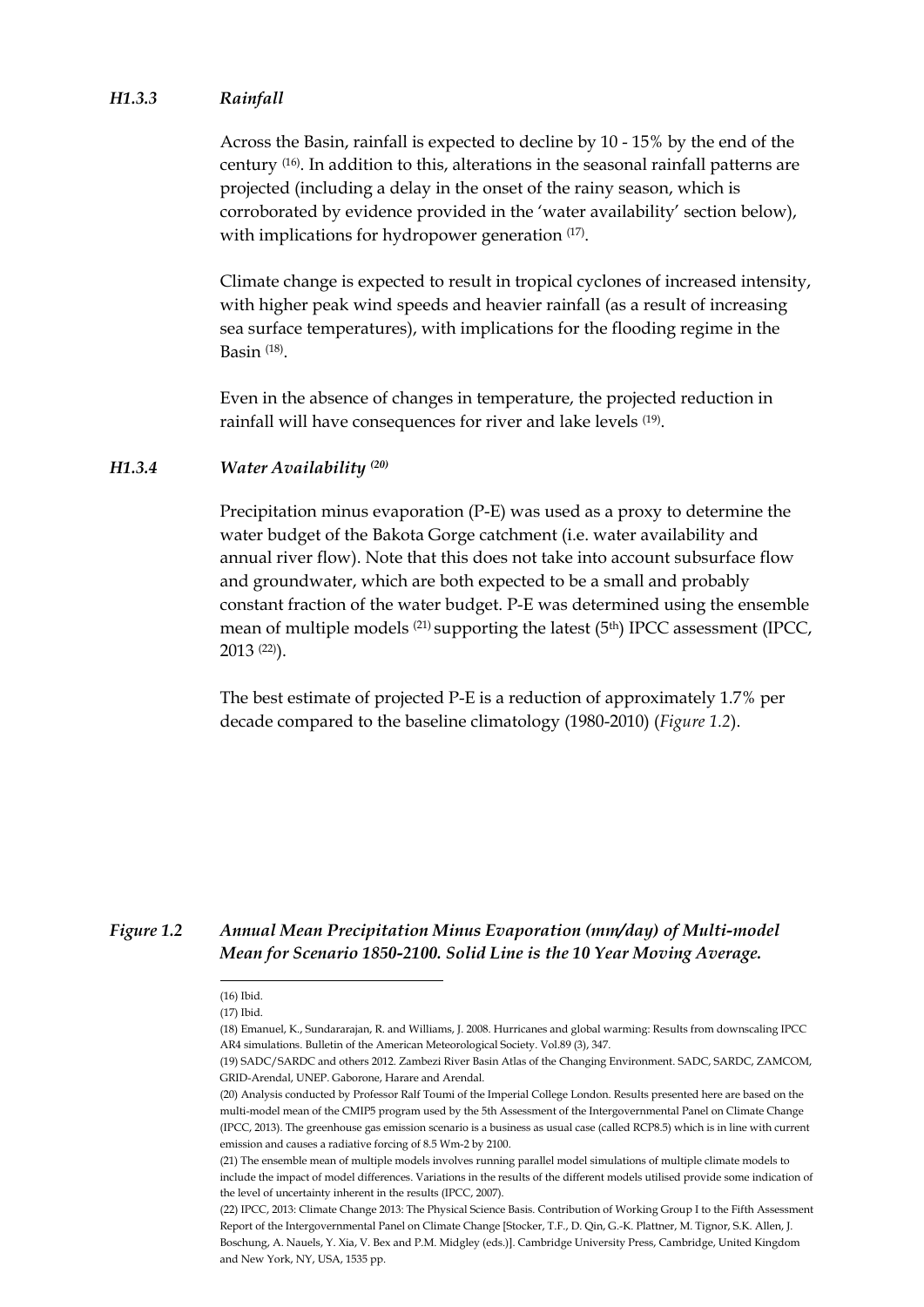

If climate change was accelerated (e.g. if 2100's climate was experienced by the 2050s) then the worst case scenario of a reduction in the water budget of approximately 3.5% per decade is likely. A lower rate of climate change (i.e. 2030's climate by the 2050s) would suggest a reduction in the water budget of approximately 0.9% per decade. The reduction in the water budget is driven largely by projected declines in precipitation levels (*Figure 1.3*) with a best estimate decline of 1.2% per decade and a high /low of -2.4%/-0.6% per decade, respectively.

*Figure 1.3 Annual Mean Precipitation (mm/day) for Multi-model Mean for 1850-2100. Solid Line is the 10 Year Moving Average.* 



There is a strong seasonality of the water budget. The seasonal peak of available water in the Batoka Gorge is from November to March. Climate change projections indicate a reduction in both P-E and precipitation during the peak months (*Figure 1.4* and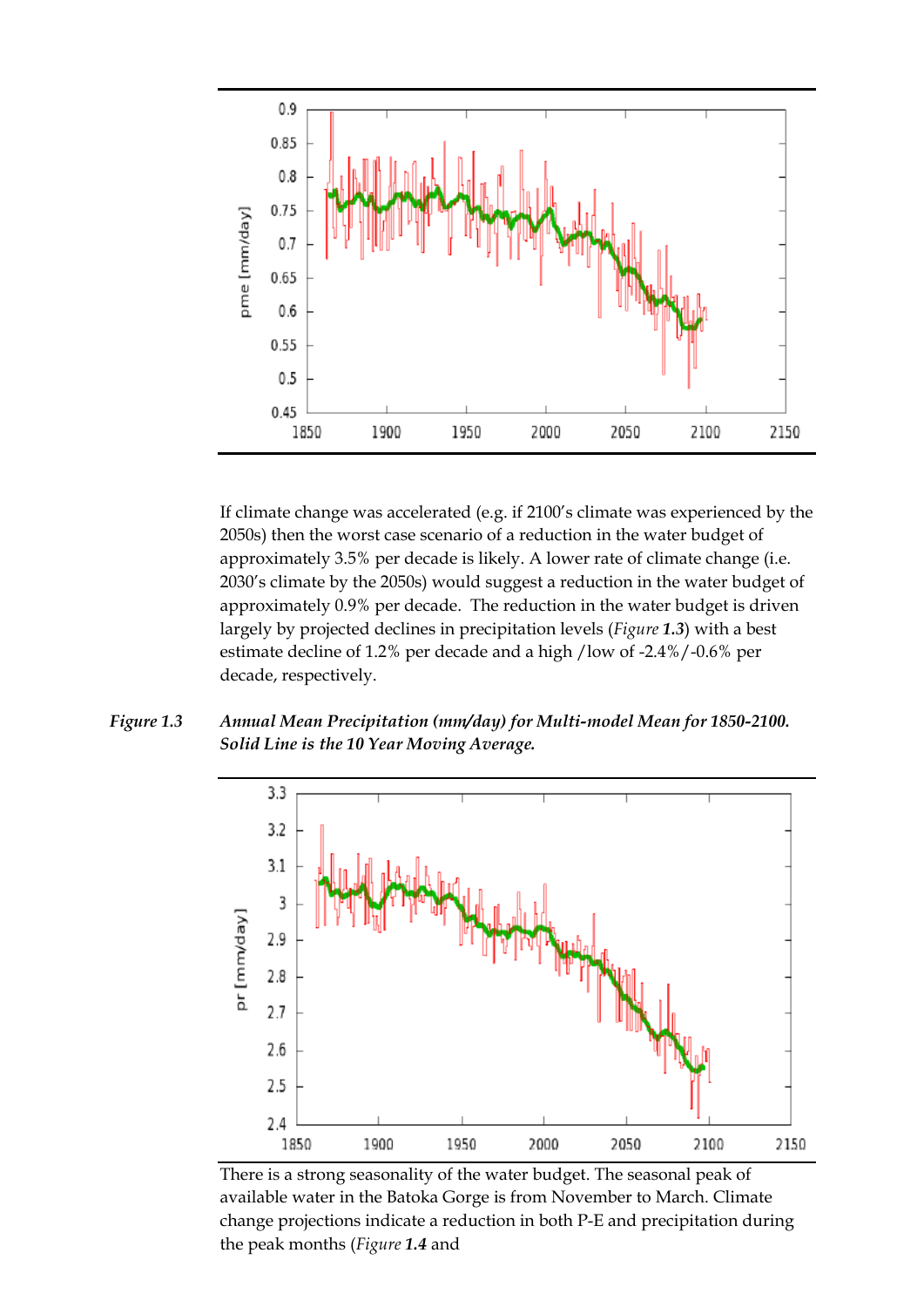*Figure 1.5*). The largest relative decrease during the seasonal peak is projected for November, implying a future delay in the onset of the peak season. The end of the peak season is only slightly earlier as the March decline is more modest compared to November. This suggests an overall shortening of the rainfall season as well as decline in water volumes during the season. In addition, a deficit in water budget is expected between April and September, with excess evaporation over precipitation. The seasonal deficit is projected to decline largely as a result of an overall reduction in available water. The monthly precipitation trends highlight declines in all months with large relative declines exceeding 50% by 2100 in already dry months.

## *H1.4 CONCLUSIONS AND RECOMMENDATIONS*

Based on the assessment, the following recommendations have been made:

- Undertake a more in-depth climate risk assessment looking to:
	- Ground-truth the P-E analysis using historical flow records in order to test the relationship and confirm the use of P-E as a proxy;
	- Bolster this analysis with additional downscaled climate change data to improve the understanding of the likely future changes in climate; and
	- Identify possible adaptation measures where possible (i.e. measures to reduce the risk).
- Based on the analysis of future water availability, it is recommended that planners take into account both the potential worst case scenario of an up to 3.5% reduction in the water budget per decade compared with baseline climatology (subject to additional studies) and the projected shortening of the peak flow season into their water budget calculations.
- Undertake a greenhouse gas (GHG) inventory in order to review:
	- The potential GHG emissions associated with land use change in the project area as a result of the BGHES (i.e. flooding will remove/ reduce vegetation in the area);
	- The potential GHG emissions associated with the operation of the BGHES (and possible mitigation measures to reduce GHG emissions); and
	- The GHG emission benefits associated with hydropower.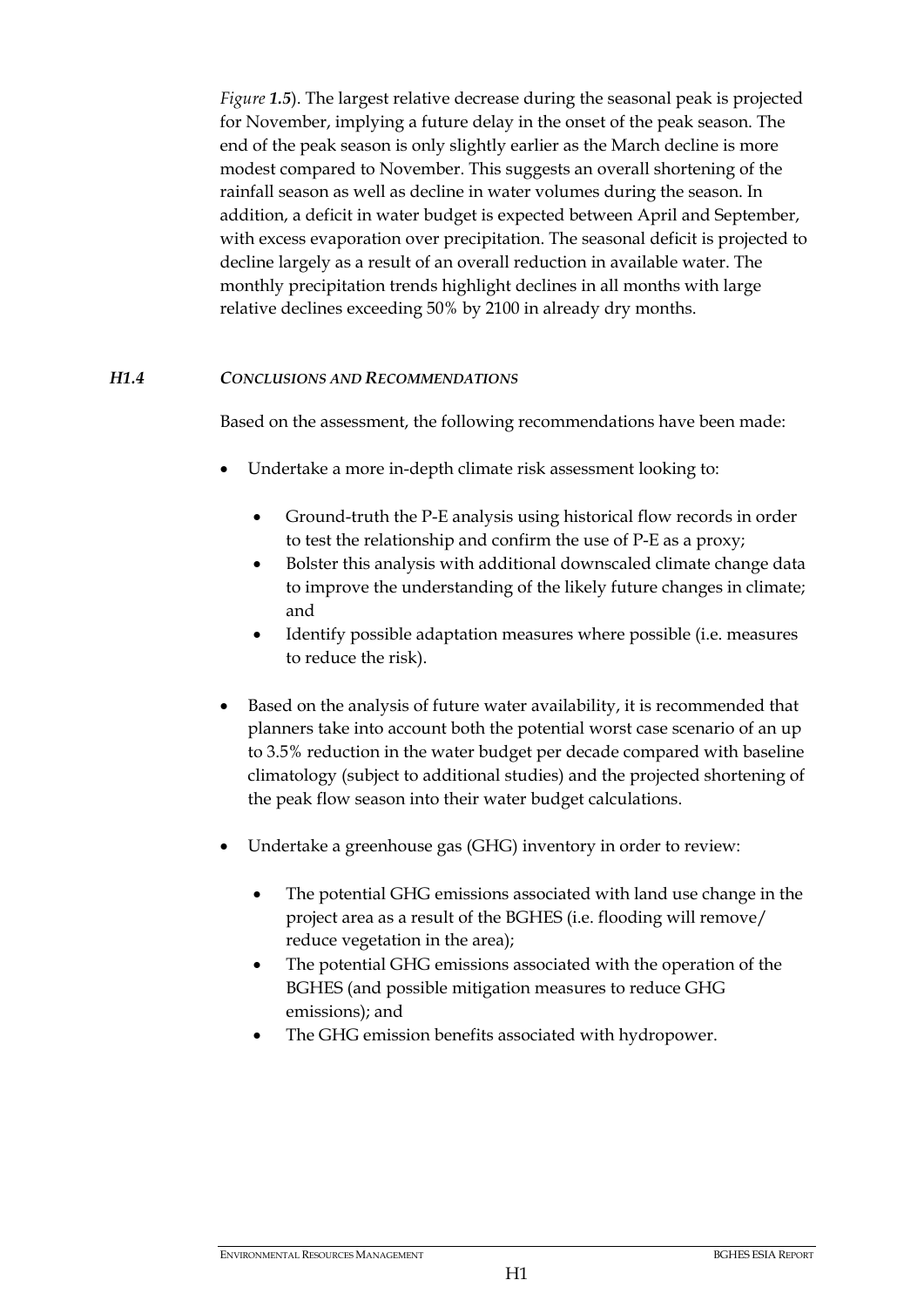*Figure 1.4 Monthly Mean Precipitation Minus Evaporation (mm/day) of Multi-model Mean for Scenario 1850-2100. Solid Line is the 10 Year moving average.* 

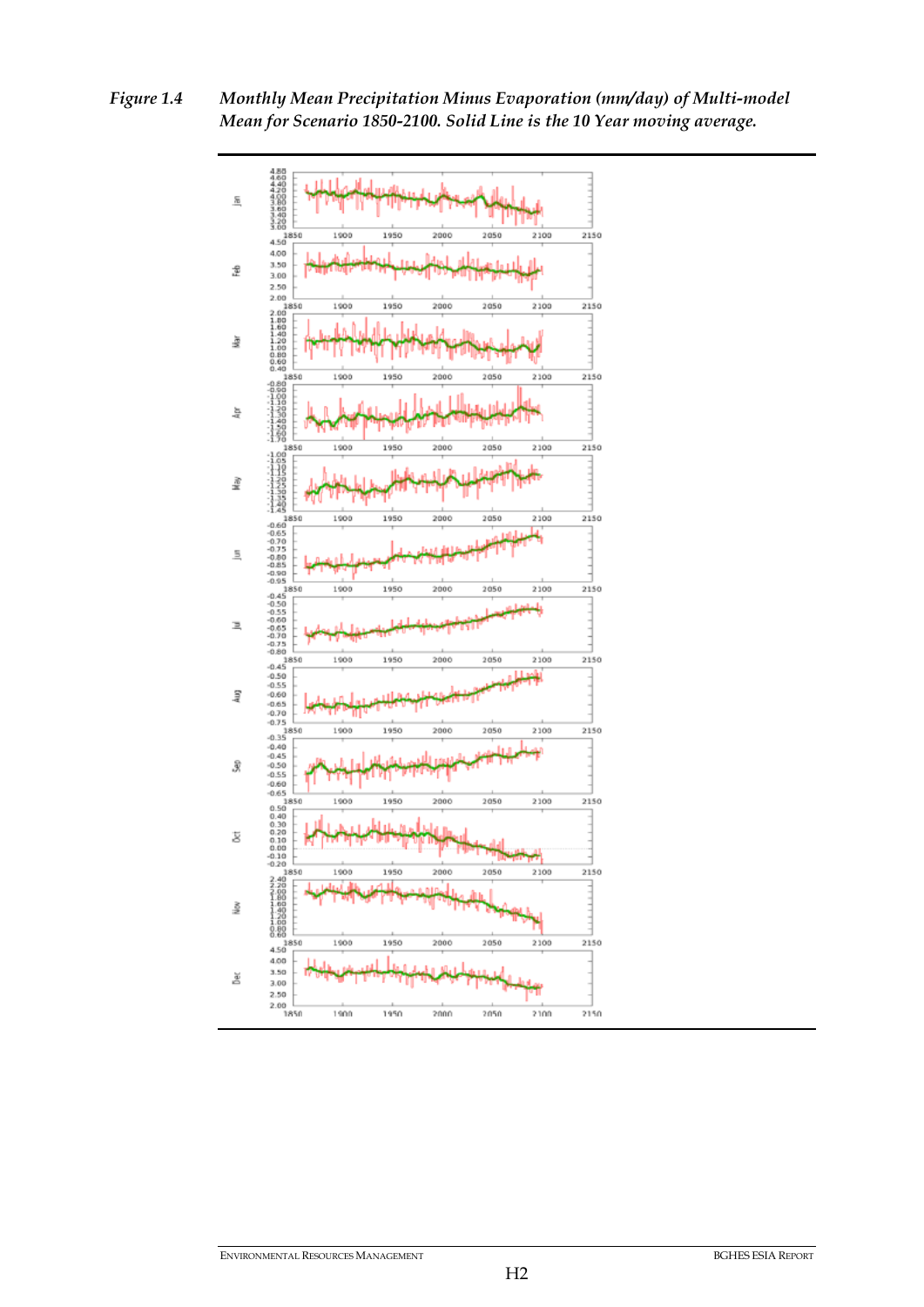*Figure 1.5 Monthly Mean Precipitation (mm/day) for Multi-model Mean for 1850-2100. Solid Line is 10 Year Moving Average.*